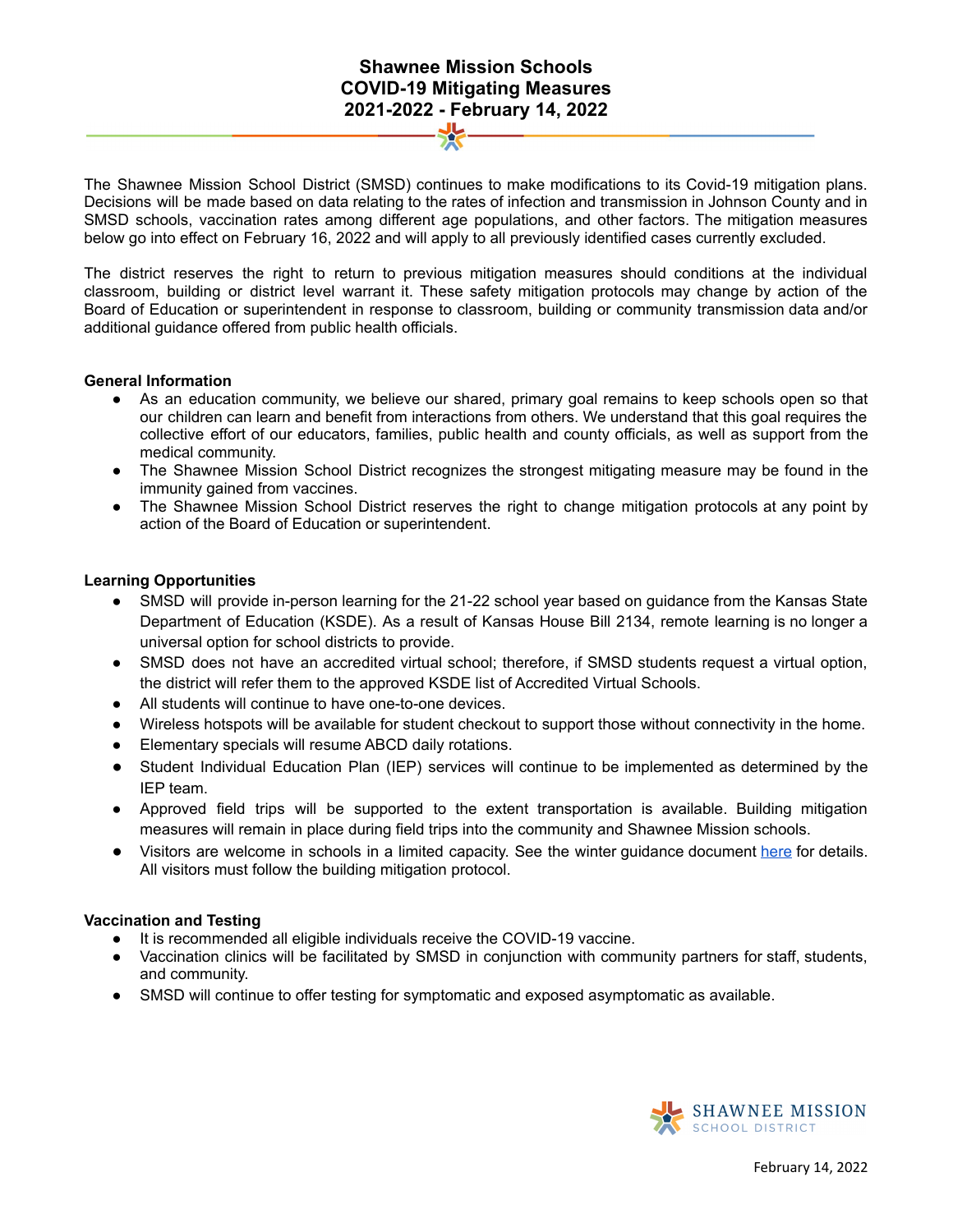## **Maintaining Healthy School Environments**

## **Pre-K Elementary Schools**

- **● Masks are required** for all elementary students and staff while the county mandate is in effect. At such time as the county removes the mandate, elementary schools will revert to the district threshold for masking (see below) set for all other SMSD facilities.
- Individuals do not need to mask when outdoors.
- **●** ALL bus riders must wear a mask when riding on a school bus unless there is documentation presented to the school for a medical mask exemption.
- Individuals are encouraged to self-monitor for symptoms of illness. Individuals who are ill should stay home.

## **Secondary Schools**

- Masks inside middle school and high school buildings are optional for students and staff as long as they remain below the district threshold for masking (see below).
- ALL bus riders must wear a mask when riding on a school bus unless there is documentation presented to the school for a medical mask exemption.
- Individuals are encouraged to self-monitor for symptoms of illness. Individuals who are ill should stay home.

## **District Threshold for Masking**

If a school building reaches > 3% positive COVID cases or the overall absentee rate related to illness is > 5%, the building will return to full mask requirements. The building will remain masked for at least 14 days and until the percentage of positive cases is  $\leq$  3% and overall absentee rate related to illness is  $\leq$  5%.

If school building rates of positive cases or illness rates are unknown due to one of the extended district **breaks (such as Thanksgiving, Winter, Spring or Summer breaks) AND the percent positive rate is 8% or higher according to the JCDHE dashboard, all buildings will return to school with full mask requirements** until data can be collected to determine the actual building rate. This time period will be no longer than **one week unless > 3%.**

#### **Cleaning and Ventilation**

- Air handling enhancements implemented in the 2020-21 plans will continue for the 2021-22 school year.
- Cleaning and sanitization protocols implemented in the 2020-21 plans will continue for the 2021-22 school year

#### **Johnson County Department of Health & Environment (JCDHE) Exclusion from School/Work Guidance**

- Anyone testing positive for COVID-19 will be excluded for 5 days (excused absence) from the onset of symptoms or a positive test per JCDHE exclusion guidelines and K.S.A. [65-122](https://www.ksrevisor.org/statutes/chapters/ch65/065_001_0022.html).
- If an individual tests positive for COVID-19 regardless of vaccination status they must:
	- Stay home for 5 days from symptom onset or test date, whichever is first.
		- If symptoms have resolved or are improving after 5 days students and staff can return to school and school-related activities.
	- Once returned, individuals must wear a mask for days 6-10. \*Individuals with COVID-19 should also remain separated in instances where they cannot mask (e.g. Eat 6 feet away from others). Individuals returning during days 6-10 should refrain from activities that make consistent and proper mask wearing impossible, activities that involve frequent or sustained close contact (e.g., certain sports), and activities that increase the risk of transmission of aerosolized respiratory particles (e.g., wind instruments, singing, shouting, etc.).

If you have a fever, continue to stay home until your fever resolves for 24 hours without the aid of *medication.*

Please find the JCDHE recommendations for positive cases and exposures [here.](https://resources.finalsite.net/images/v1643074844/smsdorg/bgkwy08uzp2n0npeuq5n/COVID19StaffStudentsGuidance1-21-22.pdf)